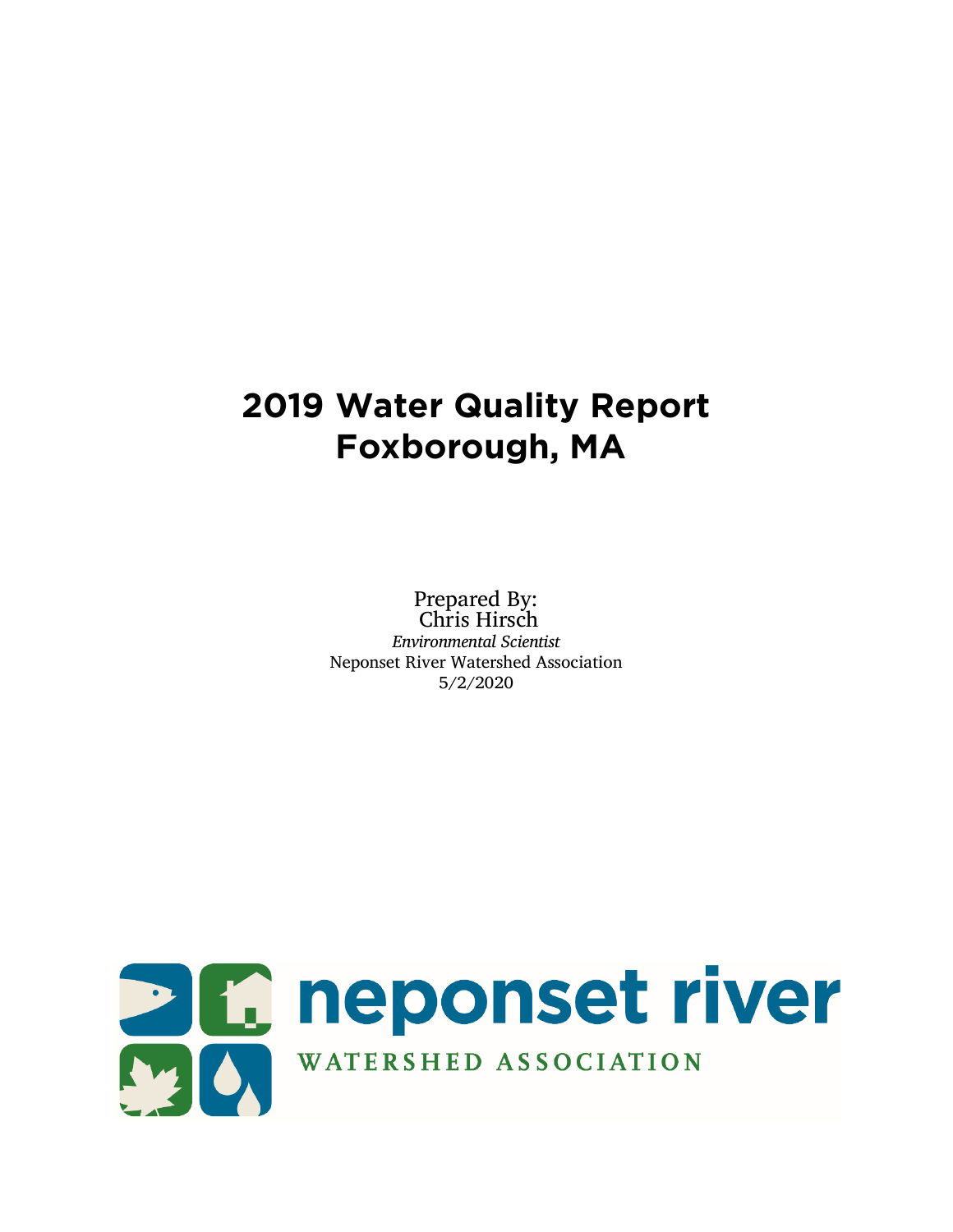#### Introduction:

The Neponset River Watershed Association (NepRWA) has been collecting water quality data in Foxborough and throughout the Neponset River watershed since 1996. Samples are collected by volunteers through the Citizen Water Monitoring Network (CWMN) and by NepRWA staff through the Hotspot program.

There is one CWMN station within the town of Foxborough. It is located at Crackrock Pond which is part of the main stem of the Neponset River, at North Street. This station is sampled once per month between May and October. Crackrock pond is tested for *E.coli*, total phosphorus, pH, dissolved oxygen, temperature, ortho-phosphate, total nitrogen, and ammonia. The scope of this report is limited to E.coli, total phosphorus, pH, and dissolved oxygen because these are the parameters that have state defined water quality standards. Hotspots are tested for *E.coli*, ammonia, and surfactants.



**Figure 1: CWMN sampling sites within Foxborough, MA**

The data gathered by CWMN volunteers are used to track the health of the Neponset River and its tributaries, and to locate pollution hotspots for follow-up sampling. Hotspot sampling in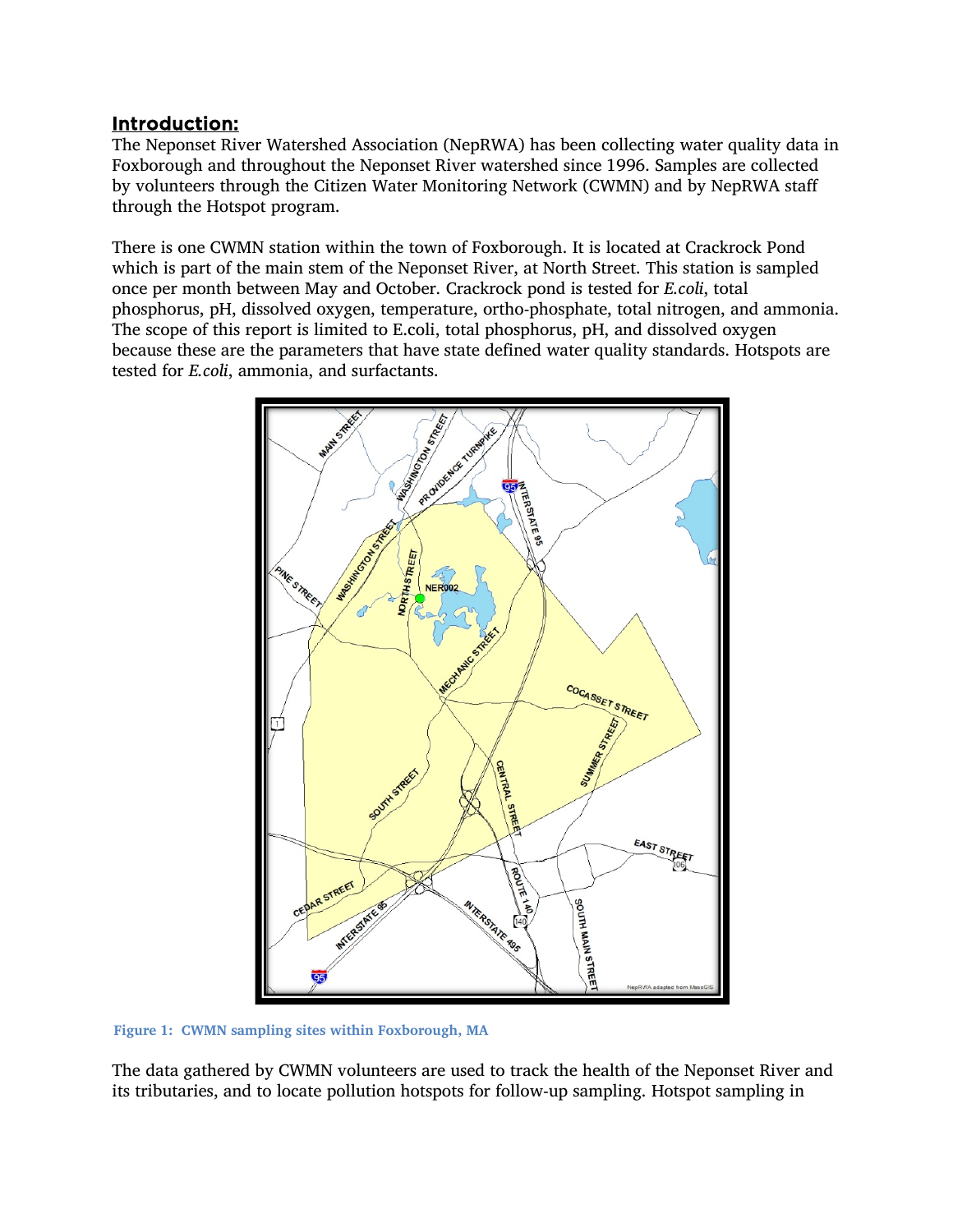Foxborough occurred at the CWMN site. In this case, the goal of the Hotspot sampling was to investigate excessive aquatic plant growth, and to gather more information about low dissolved oxygen issues.

This report is intended to provide a summary and interpretation of the results from CWMN 2019 and subsequent Hotspot sampling. The raw water quality data are available upon request.

### Foxborough Water Quality Analysis

#### E.coli

*E.coli* bacteria are used to assess a waterbody's suitability for human contact during recreational activities. They are often used as indicators of the presence of other, more dangerous, pathogens associated with human and animal waste.

In Massachusetts there are two criteria for what is considered an acceptable level of *E.coli* within a Class B waterbody. For primary recreation, also referred to as the swimming standard, no single sample shall exceed 235 Colony Forming Units (CFU) per 100 ml, and/or the geometric mean of at least 5 samples taken within the same season shall not exceed 126 CFU/100ml. For secondary recreation, also referred to as the boating standard, the geometric mean of at least 5 samples taken within the same season shall not exceed 630 CFU/100ml.



Figure 2: This Chart depicts the ten year trend of *E.coli* Geometric means in Foxborough, Massachusetts.

Figure 2 suggests that *E.coli* concentrations have been slowly increasing over the past several years, and values were highest in 2018. However, *E.coli* values are compliant with the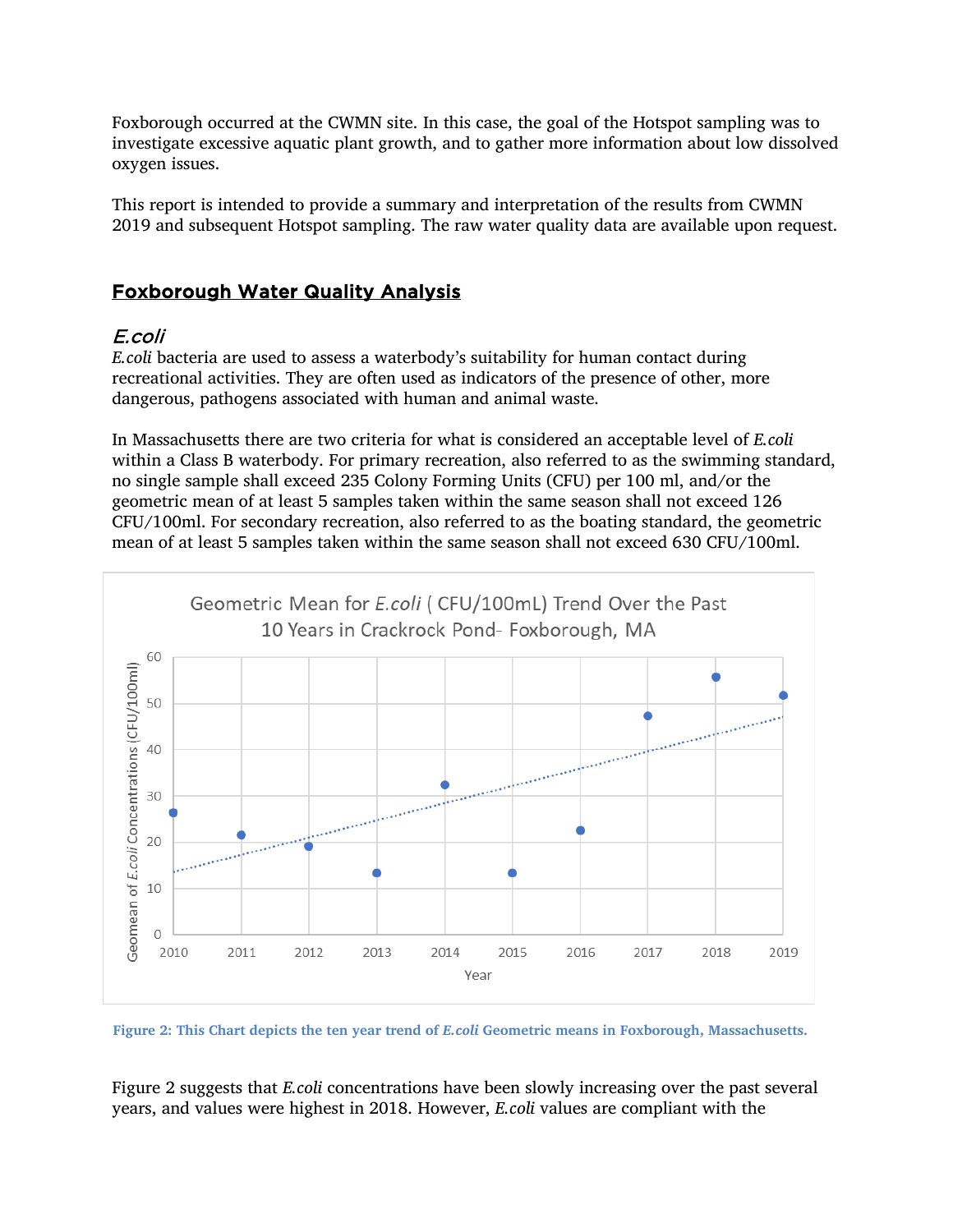swimmable standard. Crackrock pond was one of the top 5 cleanest waterbodies in the Neponset watershed in terms of *E.coli* concentrations in 2019. *E.coli* contamination does not appear to be a water quality issue for Crackrock Pond.

**Table 1: Geometric mean of** *E.coli* **concentrations (MPN/100mL) for at least five samples 2018 vs previous 10 year average**

| Site ID | <b>Average Geometric Mean of</b><br>E.coli (CFU/100mL) 2010-2018 | Geometric mean of E.coli<br>concentrations (CFU/100mL) 2019 |
|---------|------------------------------------------------------------------|-------------------------------------------------------------|
| MOB001  | 28                                                               | 52                                                          |

One contributing factor to the higher than usual *E.coli* values in 2018 is that there were more wet weather sampling days in 2019 than average. Table 2 below shows a positive correlation between *E.coli* concentrations and wet weather. Again, the *E.coli* concentrations in Crack Rock Pond are relatively low and no cause for concern.

**Table 2:** *E.coli* **concentrations (CFU/100ml) during wet vs dry weather for** *E.coli* **in Foxborough, MA 2019**

| Weather | <b>Total Number of Samples</b><br>2018 | <b>Geometric Mean E.coli Conc.</b><br>(cfu/100ml) |
|---------|----------------------------------------|---------------------------------------------------|
| Drv.    |                                        | 44                                                |
| Wet     |                                        | 56                                                |

#### **Phosphorus**

Phosphorus is often the limiting nutrient in freshwater aquatic ecosystems, meaning that the level of available phosphorus in any given waterbody is directly linked to that waterbody's ability to support vegetation. This is important because too much phosphorus can lead to too much vegetation; especially algae which utilize phosphorus suspended in the water column. This process is called eutrophication. Eutrophication can result in crashes of dissolved oxygen (a critical resource required by all aquatic animals), unsightly and strong smelling blooms, destruction of important subaquatic plant communities through reduced light penetration, and harmful cyanobacteria blooms that can be toxic to humans and pets.

The state of Massachusetts does not provide numerical phosphorus standards for classification of water quality impairments. Instead MassDEP uses a narrative standard that includes the EPA gold book standard as well as dissolved oxygen problems and recorded presence of algal blooms. Crackrock pond has both dissolved oxygen and algal bloom problems. The gold book standard states that Total Phosphorus levels should not exceed 0.025mg/l in ponds.

**Table 3: Average Total Phosphorus concentrations during varying weather in Crackrock Pond 2020**

| Site ID       | Dry Weather $(mg/l)$ | Wet Weather $(mg/l)$ | Combined $(mg/l)$ |
|---------------|----------------------|----------------------|-------------------|
| <b>NER002</b> | 0.621802             | 0.203011             | 0.37053           |

The data in table 3 suggest that Phosphorus levels in 2019 were over ten times higher than the gold book threshold. The extremely high concentrations during dry weather suggest that internal loading of phosphorus is a major issue in Crackrock Pond. The results also suggest that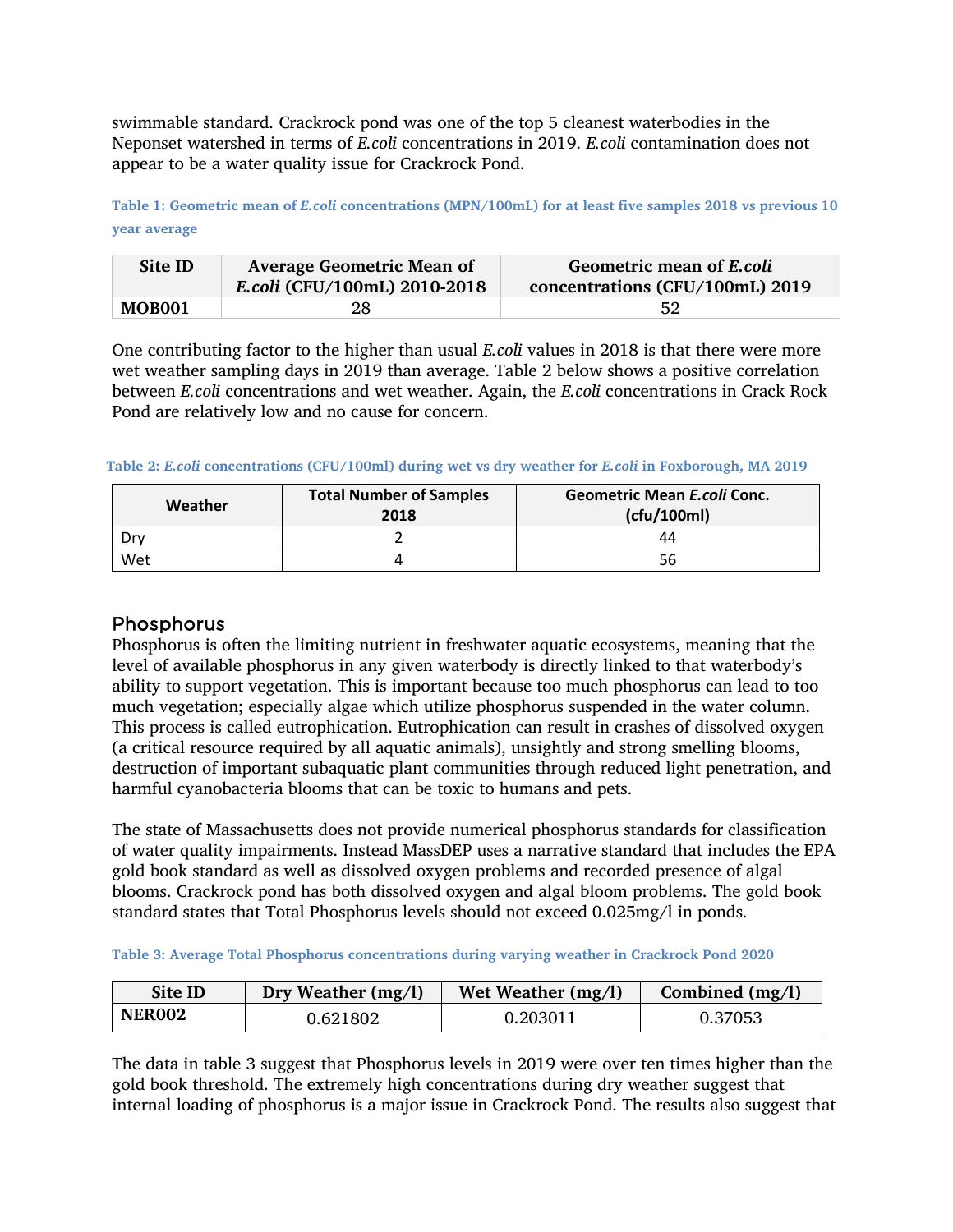stormwater runoff is contributing to the phosphorus problem at this site. During the summer months Crackrock Pond shows many of the symptoms of a highly eutrophic system. The entire pond becomes covered in duckweed and watermeal from June through August, and dissolved oxygen levels crash to almost 0 in the late summer. Phosphorus is a major problem in Crackrock Pond.

Phosphorus loading can come from several sources including stormwater runoff, particularly runoff loaded with sediment or from over-fertilized lawns. Fallen leaves, especially those fallen on impervious surfaces, concentrated in gutters, illegally dumped in riparian zones, or collected in catch basins, can also contribute to phosphorus loading in stormwater. Other common sources of phosphorus loading that are not associated with stormwater runoff, include: improperly maintained septic systems, illicit discharges, and internal loading through the release of phosphorus from sediments and detritus.In the case of Crackrock pond, its likely that the majority of the phosphorus is legacy pollution from former industrial activities upstream on the Neponset Reservoir.

Reducing the internal loading of phosphorus will be critical to restoring the health of Crackrock Pond. Internal phosphorus could be dealt with by using a flocculant like alum to sequester the phosphorus, or through repeated mechanical removal of plant material from the pond. Structural and non-structural BMPs could help to reduce the concentrations of Phosphorus entering the system.

Educating residents and business owners about the proper disposal of yard waste, proper use of fertilizers, and keeping gutters clean will help address this issue. Other non-structural BMPs such as street vacuuming and regular catch basin cleaning will also help. Finally, structural BMP's that collect and filter out phosphorus before it reaches a water body would have a large positive impact on water quality.

# pH

pH is a measure of how acidic or basic a substance is. The pH of a waterbody is an important factor of habitat quality for aquatic life since water that is too acidic or too basic can be toxic. pH is often influenced by bedrock characteristics, groundwater seepage, acid rain, or heavy loading of tannin rich leaves/needles. The state of Massachusetts determined that the healthy range of pH for waterbodies in the state is 6.5-8.3.

**Table 4: Average pH values during varying weather in Crackrock Pond 2019**

| Site ID       | Max pH | Min pH | Average pH |
|---------------|--------|--------|------------|
| <b>NER002</b> | .58    | 5.25   | .85 د      |

The data in table 4 suggest that pH was typically within a healthy range in 2019. There was one sample in June that was below the healthy minimum threshold of 6.5, but all others were in the healthy range.

# Dissolved Oxygen: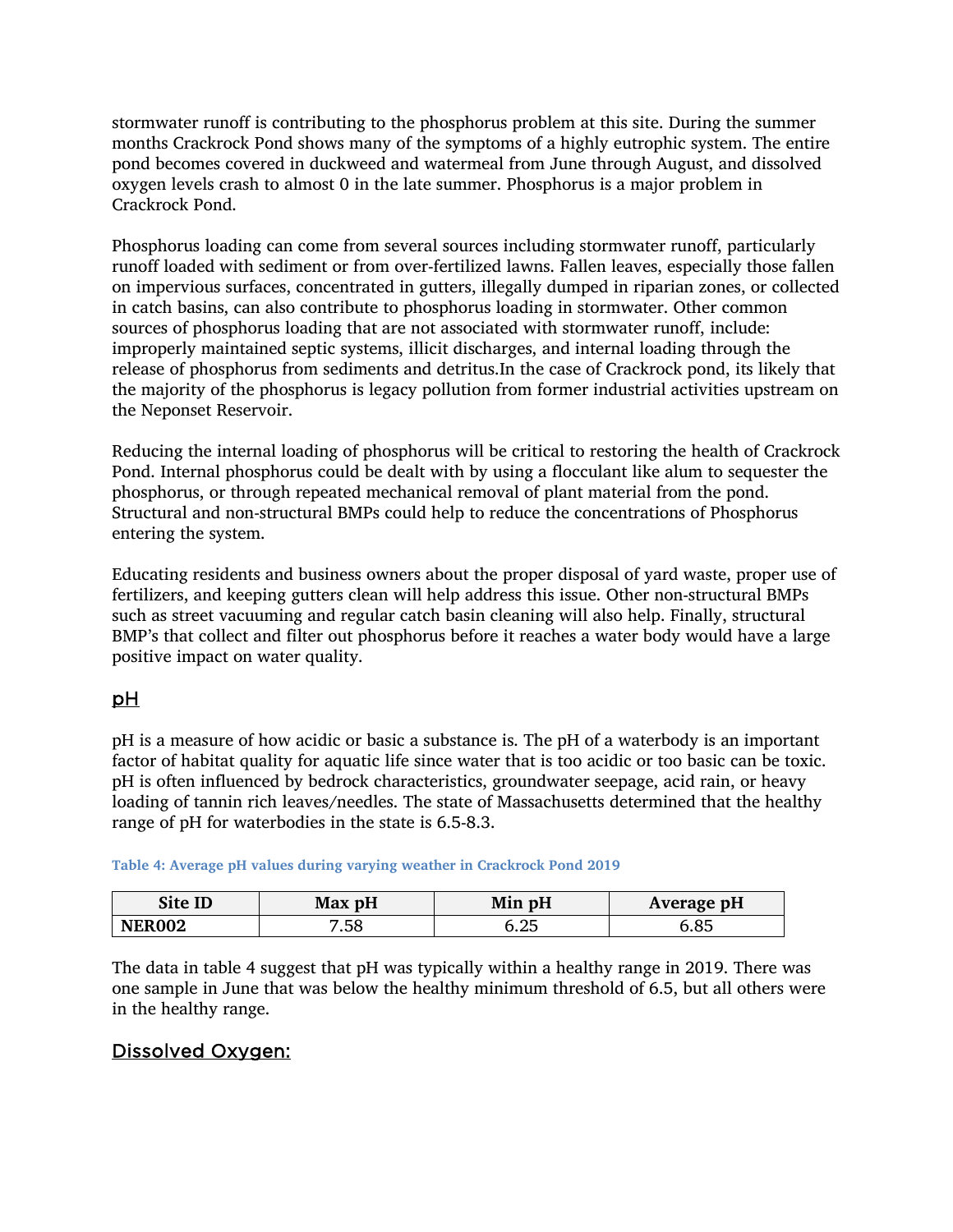Adequate levels of dissolved oxygen (DO) are necessary to support many aquatic insects, fish, and mollusks. These animals utilize dissolved oxygen to breathe. The state of Massachusetts determined that dissolved oxygen levels below 5 mg/L are stressful to aquatic organisms. The table below shows the DO data collected by CWMN volunteers in 2019

| Site ID       | Max DO      | DO<br>Mın | Average DO (mg/L) |
|---------------|-------------|-----------|-------------------|
| <b>NEROO?</b> | --<br>,,,,, | റ<br>∪.o∠ | J.U               |

**Table 5: Average dissolved oxygen concentrations in Crackrock Pond 2019**

Dissolved oxygen levels in Crackrock Pond were harmful to aquatic life in 2019. Conditions were healthier early in the sampling season, but as weather got warmer the dissolved oxygen levels crashed (see figure 3). Oxygen levels were dangerously low in July and August. The summer dissolved oxygen crashes were likely driven the extremely high phosphorus concentrations and excessive plant growth. Decomposition of plant material in the bottom of the pond depletes oxygen from the water column.



**Figure 3: Dissolved Oxygen Concentrations in Crackrock Pond vs the DEP threshold**

Additionally, warmer water has less capacity to hold dissolved oxygen than cold water, and impoundments are known to create heating effects that remain further downstream. Other factors that affect water temperature are lack of canopy and shading, flow rate, water depth and volume, season, and ground water seepage.

# **Conclusion**

The main water quality issue in Crackrock Pond is phosphorus. Actions need to be taken to reduce phosphorus levels within the pond, which should improve dissolved oxygen concentrations and reduce foul smelling blooms. While reducing stormwater pollution should